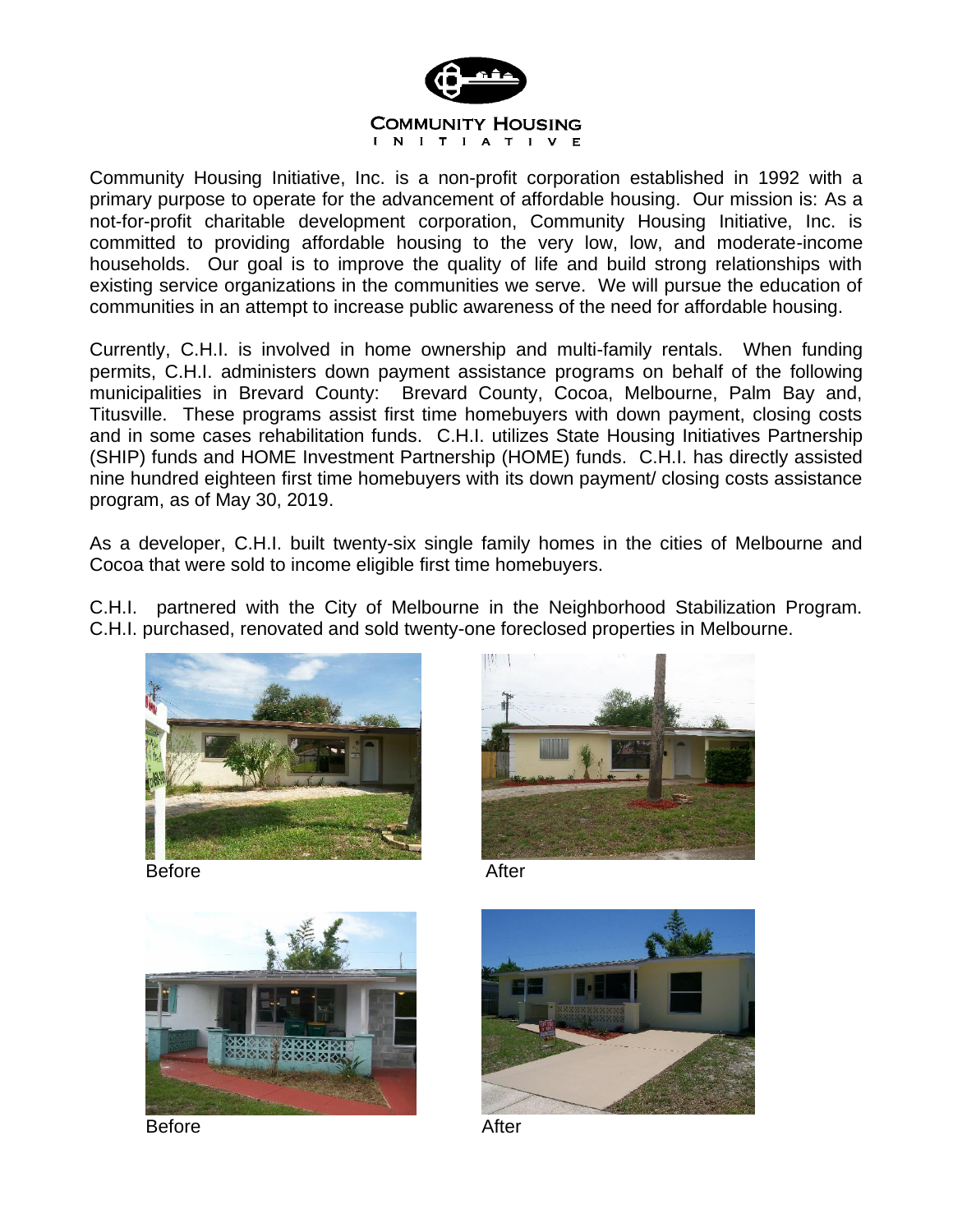

C.H.I. has been designated as a Community Housing Development Organization or CHDO by Brevard County and the Florida Housing Finance Corporation. In this capacity, C.H.I. pursues partnerships with other local nonprofits that may need affordable housing. C.H.I. has served in this capacity several times in the past. We partnered with ARC Brevard to act as the developer in the acquisition/renovation of two six-bedroom group homes. C.H.I. partnered with PREVENT! Of Brevard and the Coalition for the Hungry and Homeless to act as the developer in the acquisition/renovation of a transitional single-family property.



Before After





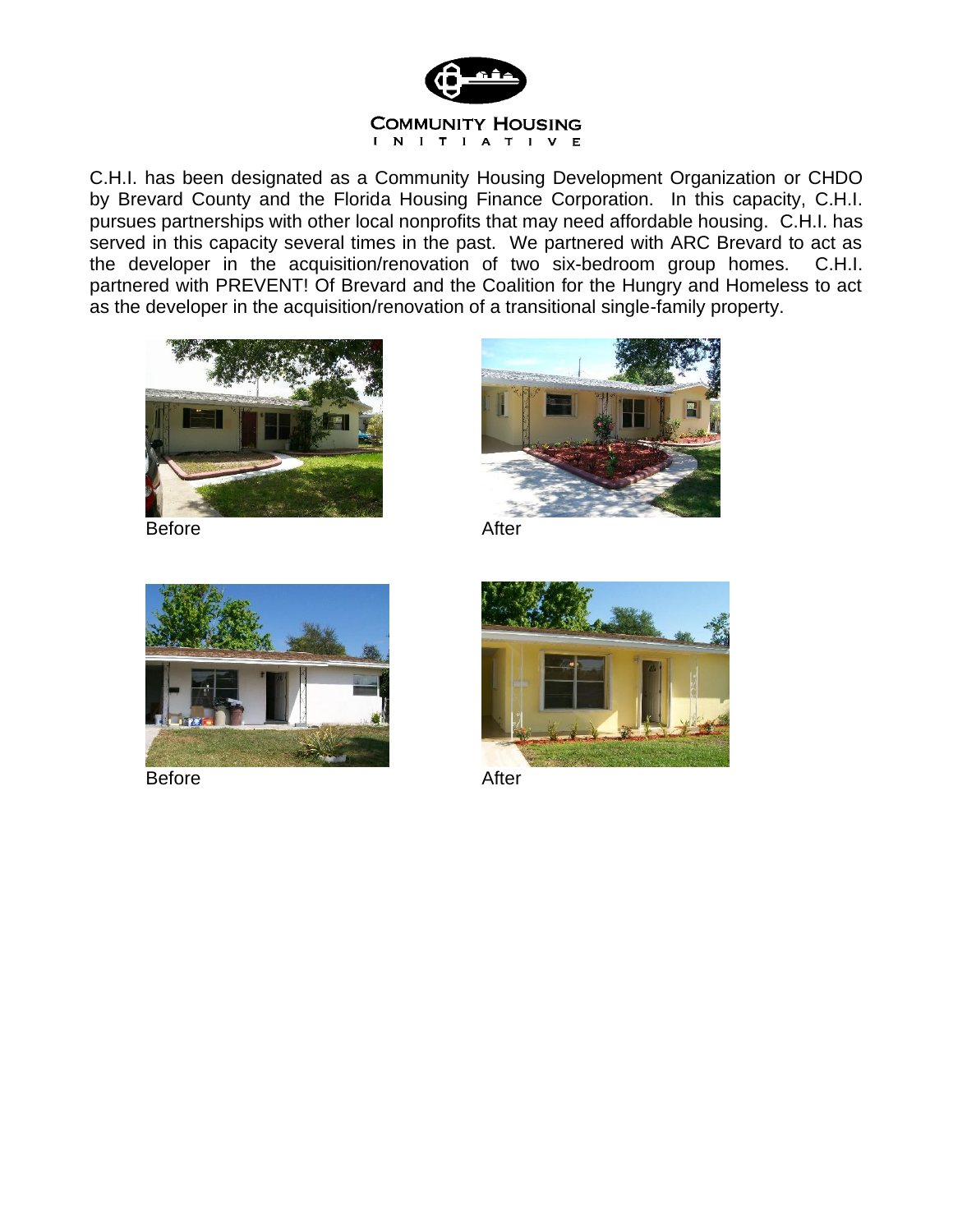

Most recently, C.H.I. partnered with Macedonia Community Development Corporation in the construction of three single-family homes that will be used as affordable rental units in Melbourne.



Partnership with City of Melbourne, Palm Bay, Fair Housing Continuum & Macedonia Community Development Corporation.





Partnership with Brevard County, City of Melbourne & Macedonia CDC

C.H.I. is a HUD approved Housing Counseling Agency. As such, we conduct many types of counseling services; pre-purchase counseling, pre-purchase group education, rental counseling and, homeowner improvement/maintenance counseling.

C.H.I. targets clients that are traditionally excluded from directly accessing private sector financing opportunities due to:

- Income status as low or very-low
- Insufficient resources to save for a down payment
- Imperfect credit histories
- Lack of understanding the home buying process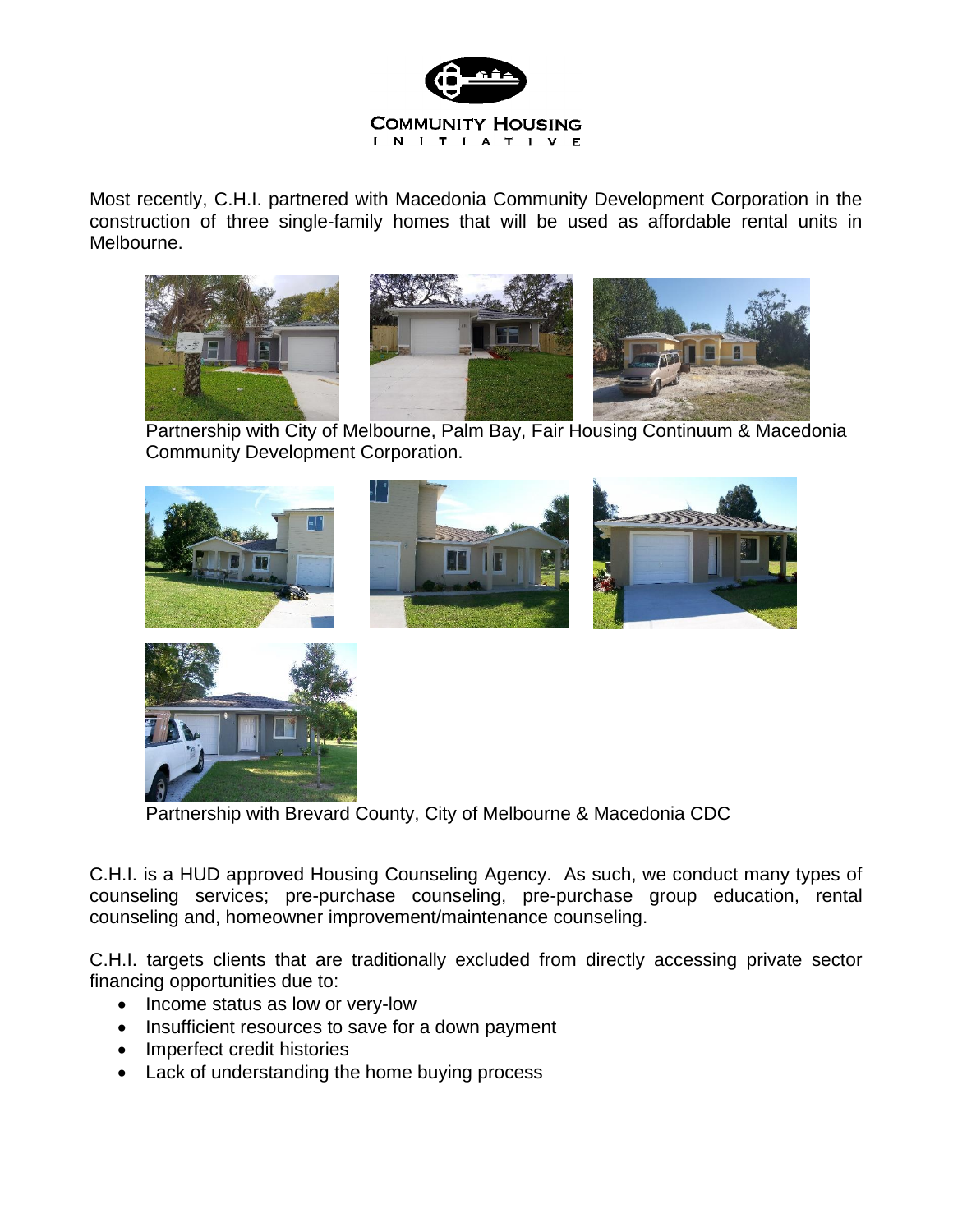

Our program has been designed to remove these obstacles to home ownership and begins with a homebuyer education workshops.

# **Home Buyer Education**

C.H.I. administers this workshop on a monthly basis. The cost for the workshop is \$50 per person or \$75 per household. The workshop provides potential buyers information on repairing credit; budgeting; income and debt ratios; pros/cons to homeownership; realistic purchase price and monthly payments; fair housing issues; negotiating the sales offer; home inspections; property maintenance; property insurance; various types of financing options; how to apply for down payment assistance programs and foreclosure prevention. **Workshop Location**



C.H.I. invites industry professionals such as lenders, realtors and title company representatives to attend the workshop as guest speakers. The workshop educates potentials buyers on how to search for a home; how to complete a sales contract; what price should be offered; what to expect from a lender; understanding lender fees; understanding the closing costs worksheet, the Truth in Lending Document and mortgage documents; foreclosure prevention; hurricane mitigation; and the rights and responsibilities of the new homeowner.

The Workshop is typically offered monthly. If the need arises, Community Housing can conduct additional classes. Additionally, one of C.H.I.'s housing counselors is bilingual. As the need arises, the workshop can be administered in English and/or in Spanish. The workshop is held at C.H.I.'s office, located at 3033 College Wood Drive, Melbourne, FL 32934.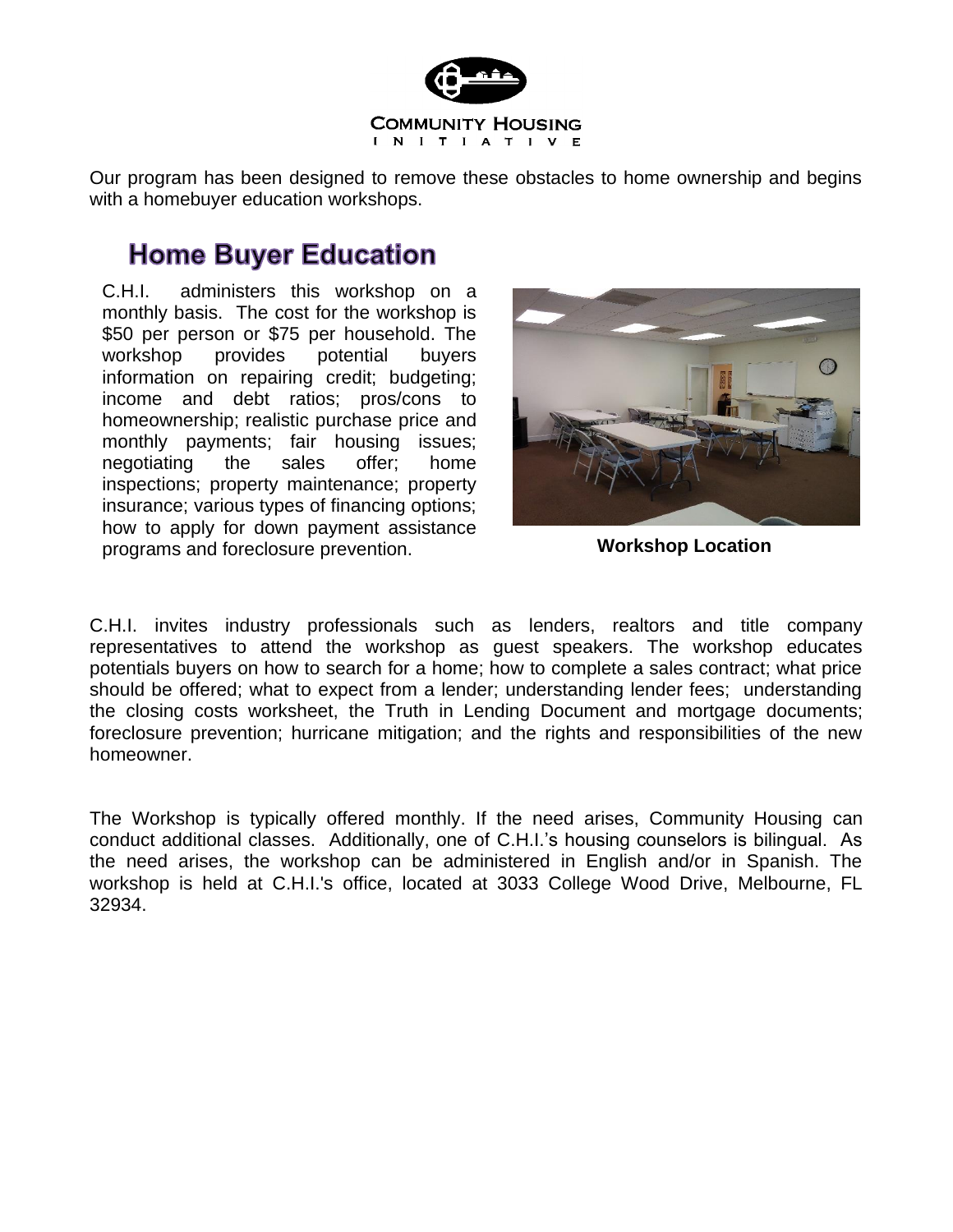

## **WILLOW BROOK VILLAGE APARTMENTS**



Under the rental operation, C.H.I. owns an apartment complex in Melbourne, Willow Brook Village. Willow Brook Village is a fifty-six unit garden style apartment complex located in Melbourne, Florida. Willow Brook was financed through Florida Housing Finance Corporation's State Apartment Incentive Loan (SAIL) Program.

Willow Brook contains seven, two-story buildings. There is a total of twenty-four two bedroom units and thirty-two three bedroom units. One apartment per building has been constructed as a handicapped accessible unit. The two bedroom units contain a living / dining area, kitchen, two bedrooms, two bathrooms and a utility room, for a total of one thousand square feet. The three bedrooms consist of a living / dining area, kitchen, three bedrooms, three bathrooms and a utility room for a total of one thousand one hundred twenty five square feet. Each unit comes with a range, refrigerator, carpet, mini-blinds, air conditioning equipment, garbage disposal, bath and kitchen exhaust fans and laundry hookup. The units have gas heat and cooking.

### **Rental Structure**

At Willow Brook, there are two rental rates in effect. One rate is for individuals and/or families earning forty percent (40%) or less of the area median income adjusted for family size. The second rate is for individuals and/or families earning sixty percent (60%) or less of the area median income adjusted for family size. Currently, the rental tiers are as follows:

### **Willow Brook Village Home Ownership Program**

As part of the continuing mission to advocate affordable housing, both rental and homeownership, C.H.I. will set aside five percent of the monthly rent in a down payment assistance fund to be used by the qualified resident in good standing for the purchase of a home.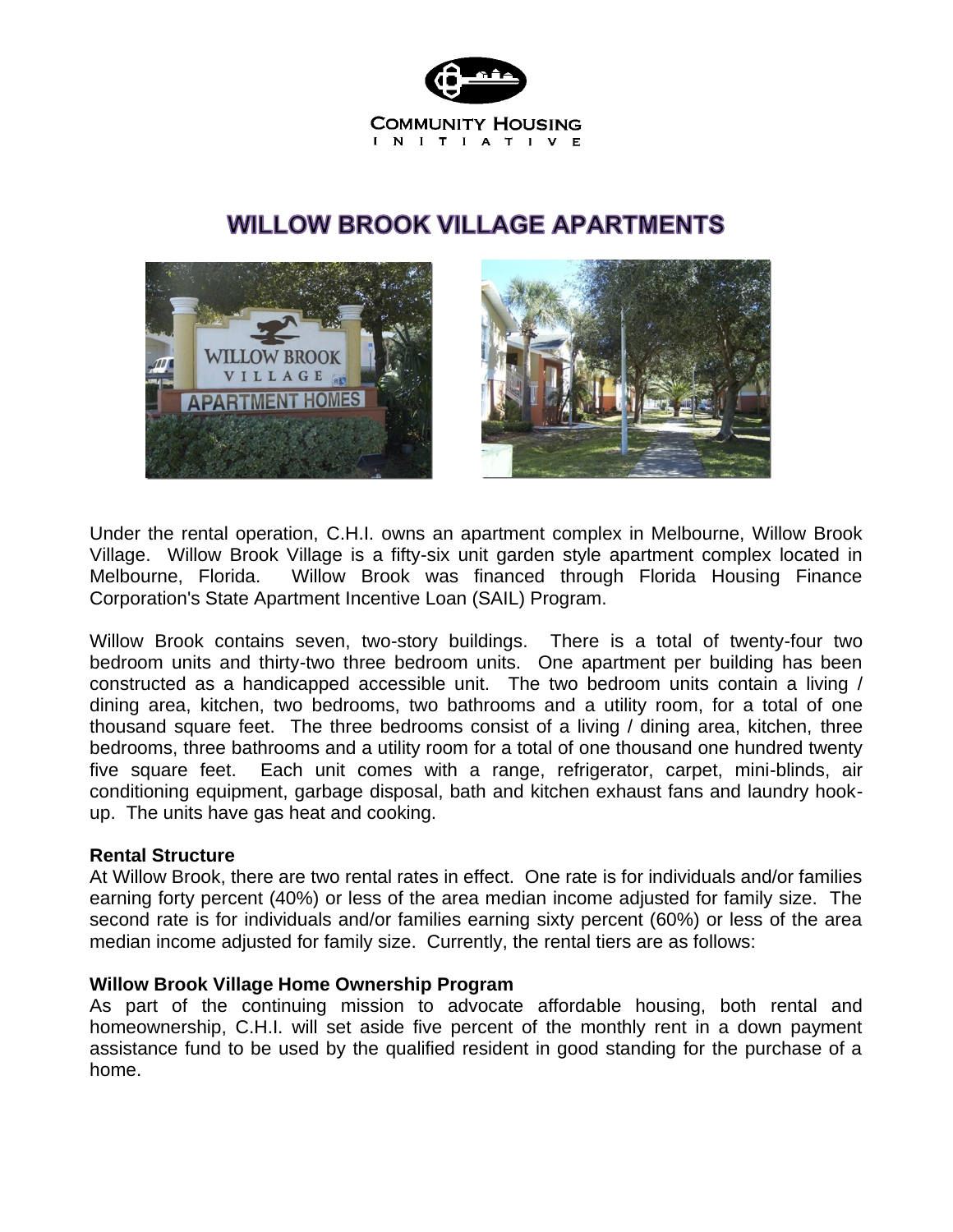